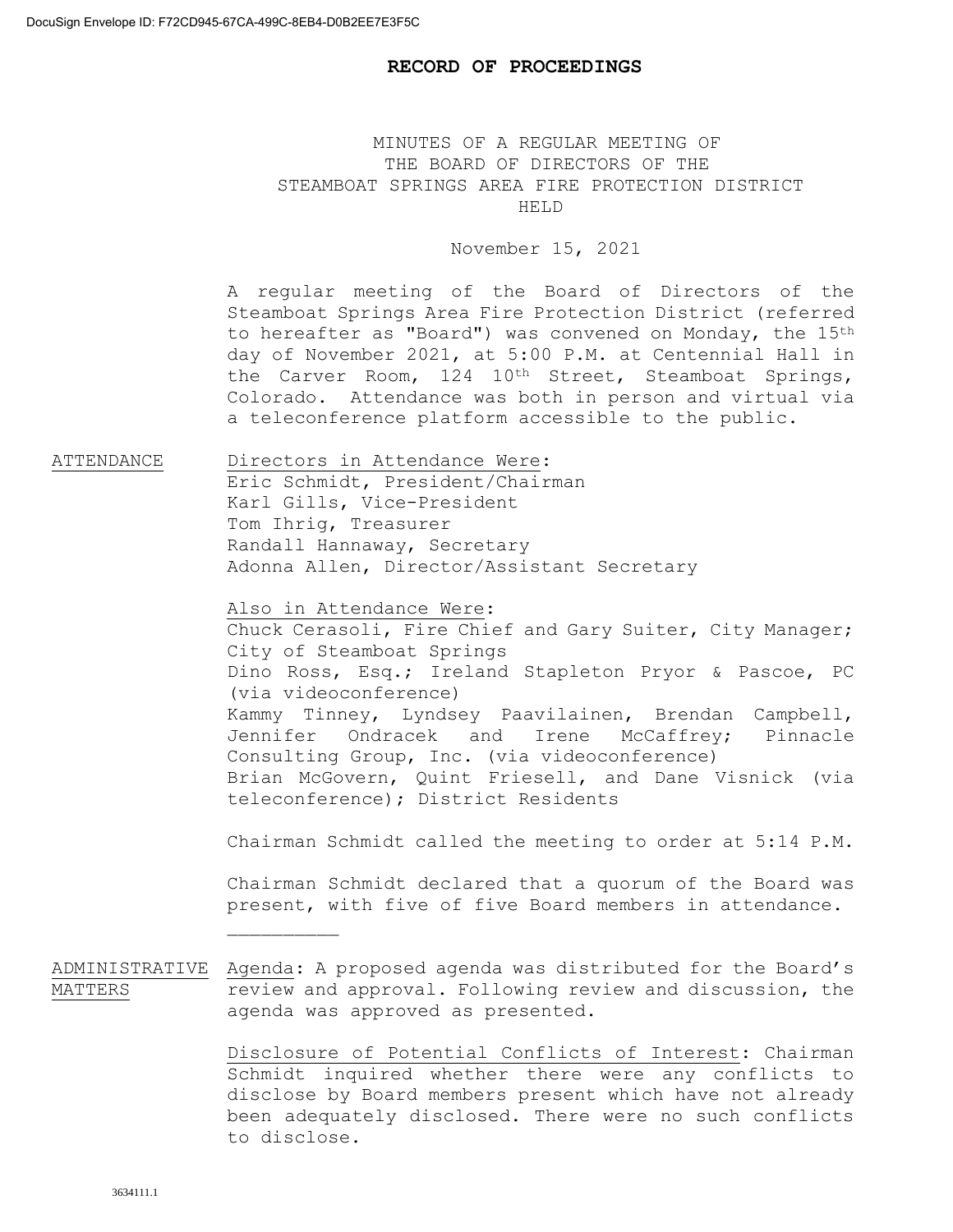Minutes: The Board reviewed the minutes of the October 18, 2021 regular meeting. Following review and discussion, upon motion duly made by Director Ihrig, seconded by Director Hannaway and, upon vote, unanimously carried, the Board approved the minutes of the October 18, 2021 regular meeting with correction to resident Larry Monger's name.

Management Report: Ms. Tinney reviewed with the Board the written management report, noting management's handling of routine matters for the District since the October 18th regular meeting.

Adoption of Resolution Calling for the May 2022 Regular Election: Ms. Tinney reviewed with the Board the proposed Resolution Calling for the May 2022 Regular Election and provided an overview of the steps necessary to conduct the May 2022 Regular Election.

Ms. Tinney reviewed the terms of office up for election, noting that there are three, three-year terms of office up for election. Director Schmidt is term limited and will not run for re-election. Ms. Tinney reviewed the timeline for Self-Nomination and Acceptance forms to be submitted to the Designated Election Official and noted if there are not more candidates for Director than positions to be filled as of March 1, 2022, the election will be cancelled, and candidates will be deemed elected by acclamation.

Following review and discussion, upon motion duly made by Director Ihrig, seconded by Director Gills and, upon vote, unanimously carried, the Board adopted the Resolution Calling for the May 2022 Regular Election, with minor edits as noted by the Board, the election to be conducted as a mail ballot election, and appointed Kammy Tinney as the Designated Election Official.

Public Comment: There were no public comments.

DEPARTMENT MATTERS Chief's Report: Fire Chief Cerasoli reviewed the Fire Chief's written report dated November 8, 2021 which includes activities of the Fire/Rescue, Training, and Fire Prevention Divisions for October 2021. Fire Chief Cerasoli responded to questions from the Board.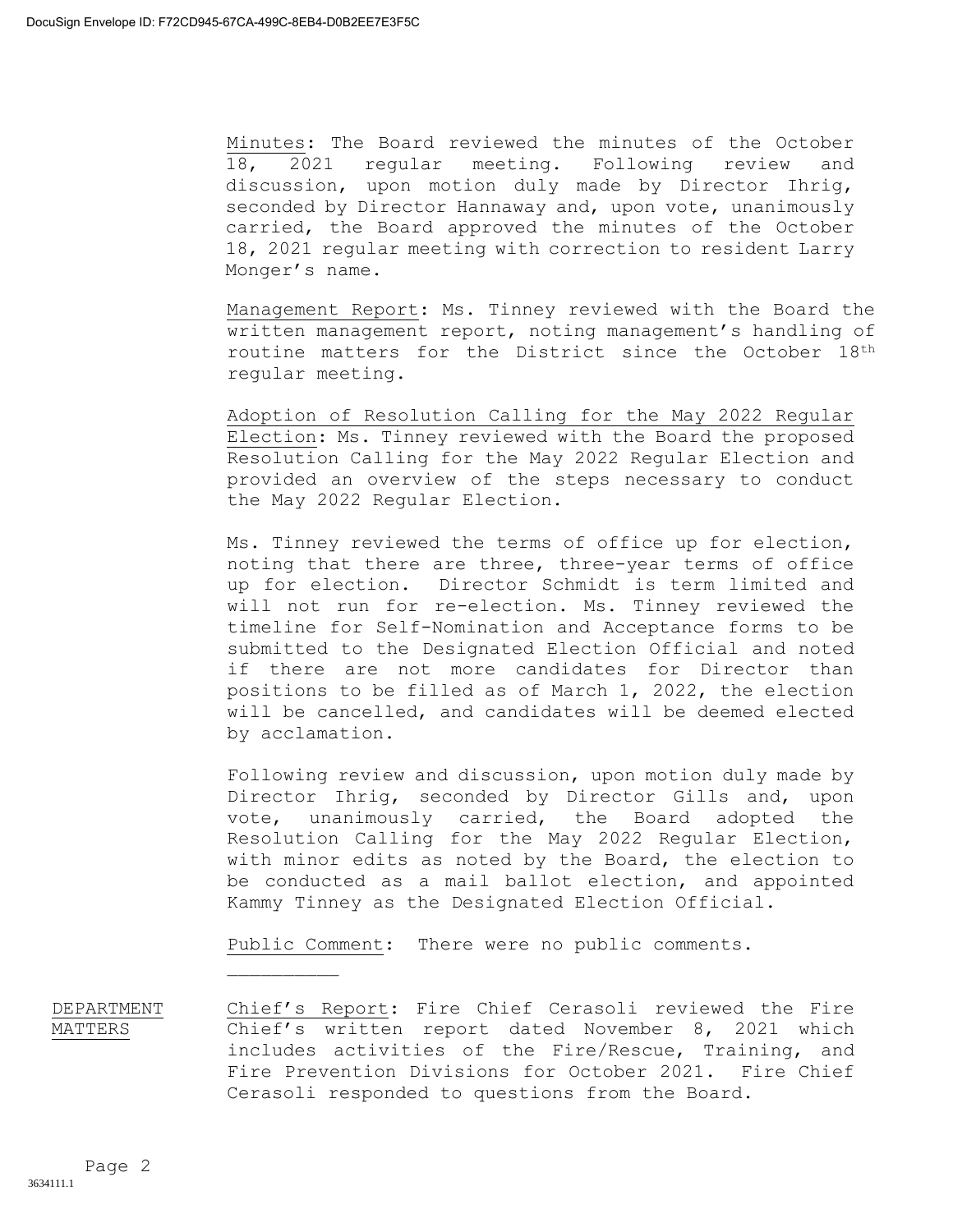**Notable Events.** Fire Chief Cerasoli reported that the fire department and human resources department organized flu shot clinics for City employees and their immediate families, providing around 130 flu shots this year.

Fire Chief Cerasoli reported that the department continues to complete the annual testing of all fire hose in accordance with National Fire Protection Association standards.

Fire Chief Cerasoli reported that the department met and trained with members of the search and rescue team and discussed how the two agencies would continue to work together and coordinate rescues and large-scale missions.

Fire Chief Cerasoli reported that the department command staff attended a training on Command and Accountability for larger scale events like structure fires, mass casualty, technical rescues, wildland fires, and hazardous material spills. The training reviewed implementing a standardized approach to track the accountability of resources.

Fire Chief Cerasoli reported that four officers and acting officers attended the Colorado State Fire Chief's Leadership Challenge conference in Keystone, Colorado.

**Call Numbers.** Fire Chief Cerasoli reported that department calls for service increased in October 2021.

**Fire Prevention.** Fire Chief Cerasoli reported that fire prevention activity was down compared to October 2020 while revenue for the same period was up about 20% due to three large fire alarm permits being submitted for the work done at the Ski Area Base and the new Ski Corp administration offices.

Fire Chief Cerasoli reported that the Haunted House at Colorado Mountain College was inspected on October 21st.

**Fire Department Training.** Fire Chief Cerasoli reported that fire department training focused on Highrise Firefighting, Master Streams on Structure Fires, and Command and Accountability. While EMS Training focused on Communication and Documentation, and Altitude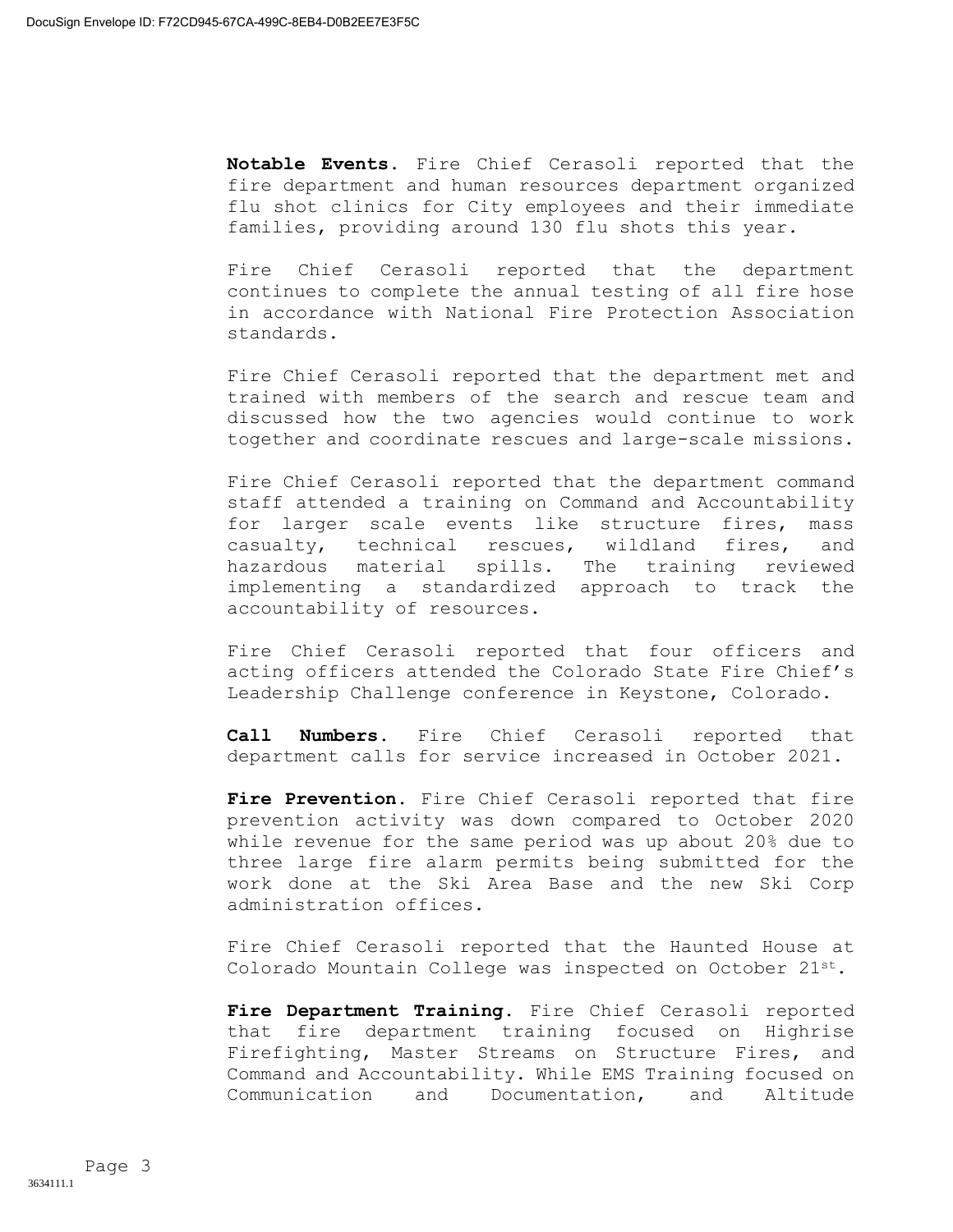Emergencies.

**Public Education Events.** Fire Chief Cerasoli reported that the department participated in Fire Prevention Week in which educational materials were purchased and provided to children at the Discovery Learning Center, students at Soda Creek Elementary, preschoolers and first graders at Sleeping Giant School, and Spanish versions provided to Integrated Community and hearing-impaired versions for Selbe Apartments/Mountain Manor. The department also had fire fighters speak and present to first graders and preschoolers.

Fire Chief Cerasoli reported that social media messaging was also provided throughout the week on the department's Facebook page.

Fire Chief Cerasoli reported that the department participated in the Halloween Stroll.

Fire Chief Cerasoli reported that the department is continuing to adapt to requests for education/outreach and CPR/First Aid classes are scheduled for City employees in November.

Other Matters: There were no Other Matters brought before the Board.

FINANCIAL MATTERS Review and Approve November Claims: Ms. McCaffrey reviewed with the Board the claims for the period ending November 15, 2021, totaling \$6,357.56.

> Following review and discussion, upon motion duly made by Director Allen, seconded by Director Hannaway and, upon vote, unanimously carried, the Board approved the payment of claims for the period ending November 15, 2021, totaling \$6,357.56.

> Review and Accept Cash Position Statement for the Period Ending November 15, 2021 and Unaudited Financial Statements for the period ending September 30, 2021: Ms. McCaffrey reviewed with the Board the Cash Position Statement for the period ending November 15, 2021 and unaudited Financial Statements for the period ending September 30, 2021.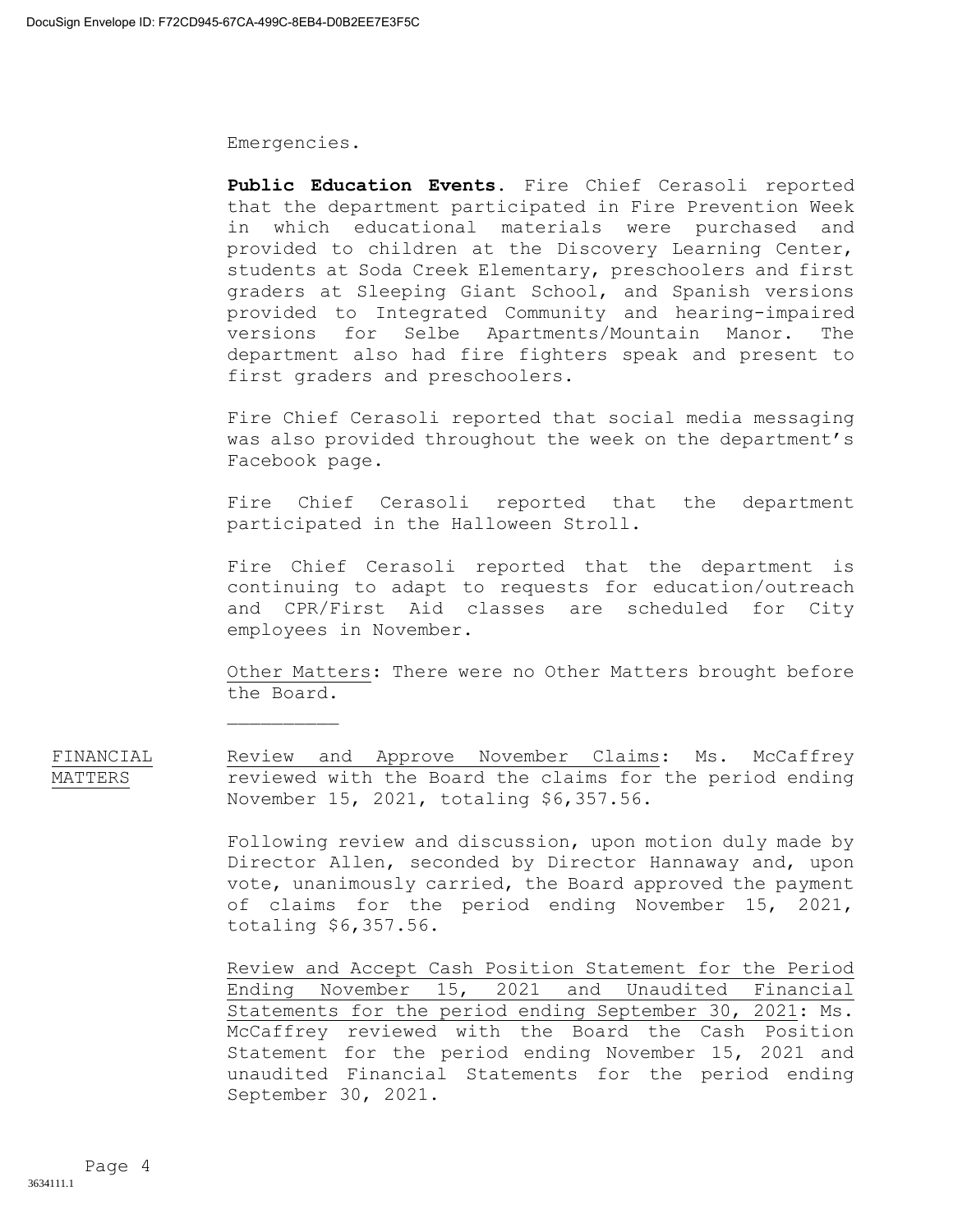Following review and discussion, upon motion duly made by Director Gills, seconded by Director Ihrig and, upon vote, unanimously carried, the Board accepted the Cash Position Statement for the period ending November 15, 2021 and unaudited Financial Statements for the period ending September 30, 2021.

Discussion of Available Funding Mechanism for Ongoing Capital Needs: Director Gills reported on discussions with the District's management team following the October 18<sup>th</sup> regular meeting to further discuss options available to the District for funding the District's share of capital improvements both for immediate (2022) and future needs. Options discussed include those requiring voter approval and those that do not, bond issuance with or without a specific debt mill levy, and loan financing based on cash flows. Ms. McCaffrey reviewed with the Board a comparison of those options including a mill levy comparison of other area fire protection districts for additional information.

Public Hearing to Consider Resolution to Adopt the 2022 Budget; Set Mill Levies; and, Appropriate Sums of Money: Upon motion duly made by Director Gills, seconded by Director Ihrig and, upon vote, unanimously carried, the Board opened the public hearing to consider the proposed 2022 Budget and discuss related issues.

Ms. Tinney noted that publication of Notice stating that the Board would consider adoption of the proposed 2022 Budget and the date, time and place of the public hearing was made in a newspaper having general circulation within the District. No written objections were received prior to the public hearing, and the public present had no comment.

Ms. McCaffrey reviewed with the Board the proposed 2022 budget, estimated revenues and mill levy scenarios, proposed 2022 expenditures, and projected reserves.

The Board discussed the District's current and projected reserve funds, the current interest rate environment, and the potential need to increase the District's general operating mill levy to better position the District for future capital improvement obligations set forth in the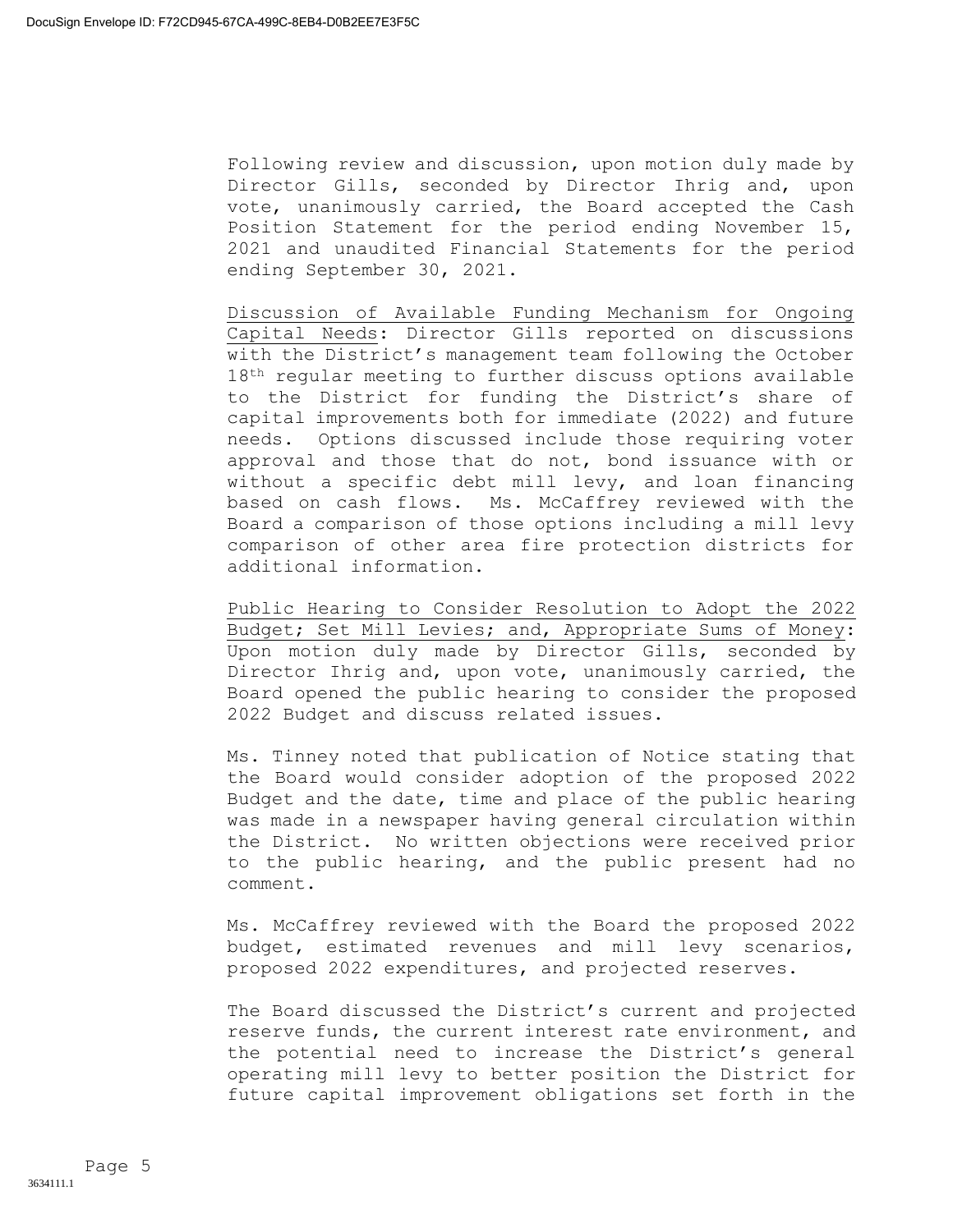5-year Capital Improvement Plan. Following review and discussion, upon motion duly made by Director Allen, seconded by Director Ihrig and, upon vote, unanimously carried, the Board approved increasing the general operating mill levy from 7.250 to 8.000 mills.

Upon motion duly made by Director Gills, seconded by Director Ihrig and, upon vote, unanimously carried, the Board closed the public hearing.

Following review and discussion, upon motion duly made by Director Allen, seconded by Director Gills and, upon vote, unanimously carried, the Board adopted the Resolution to Adopt the 2022 Budget; Set the Mill Levies; and, Appropriate Sums of Money; approved execution of the Certification of Mill Levies and further, to authorize Pinnacle Consulting Group, Inc. to make non-material adjustments to the documents if necessary as a result of the final Certification of Assessed Valuation from the Routt County Assessor, which will be received on or before December 10, 2021.

The Board authorized Pinnacle Consulting Group, Inc. to transmit the 2022 Budget and Certification of Mill Levies, as appropriate, to the Board of County Commissioners of Routt County, the Division of Local Government, and the Division of Property Taxation, not later than December 15, 2021.

Review and consider Engagement Letter with McMahan & Associates to conduct 2021 Audit: Ms. McCaffrey reviewed with the Board the McMahan & Associates Engagement Letter for 2021 audit services. Following review and discussion, upon motion duly made by Director Allen, seconded by Director Ihrig and, upon vote, unanimously carried, the Board approved the Engagement Letter with McMahan & Associates for 2021 audit services.

LEGAL MATTERS Attorneys' Report: Attorney Ross reviewed with the Board the October Attorneys' Report.

DIRECTOR MATTERS City-District Oversight Committee: Director Gills reported that the Committee will meet on November 18th and discussion regarding emergency response fees is on the